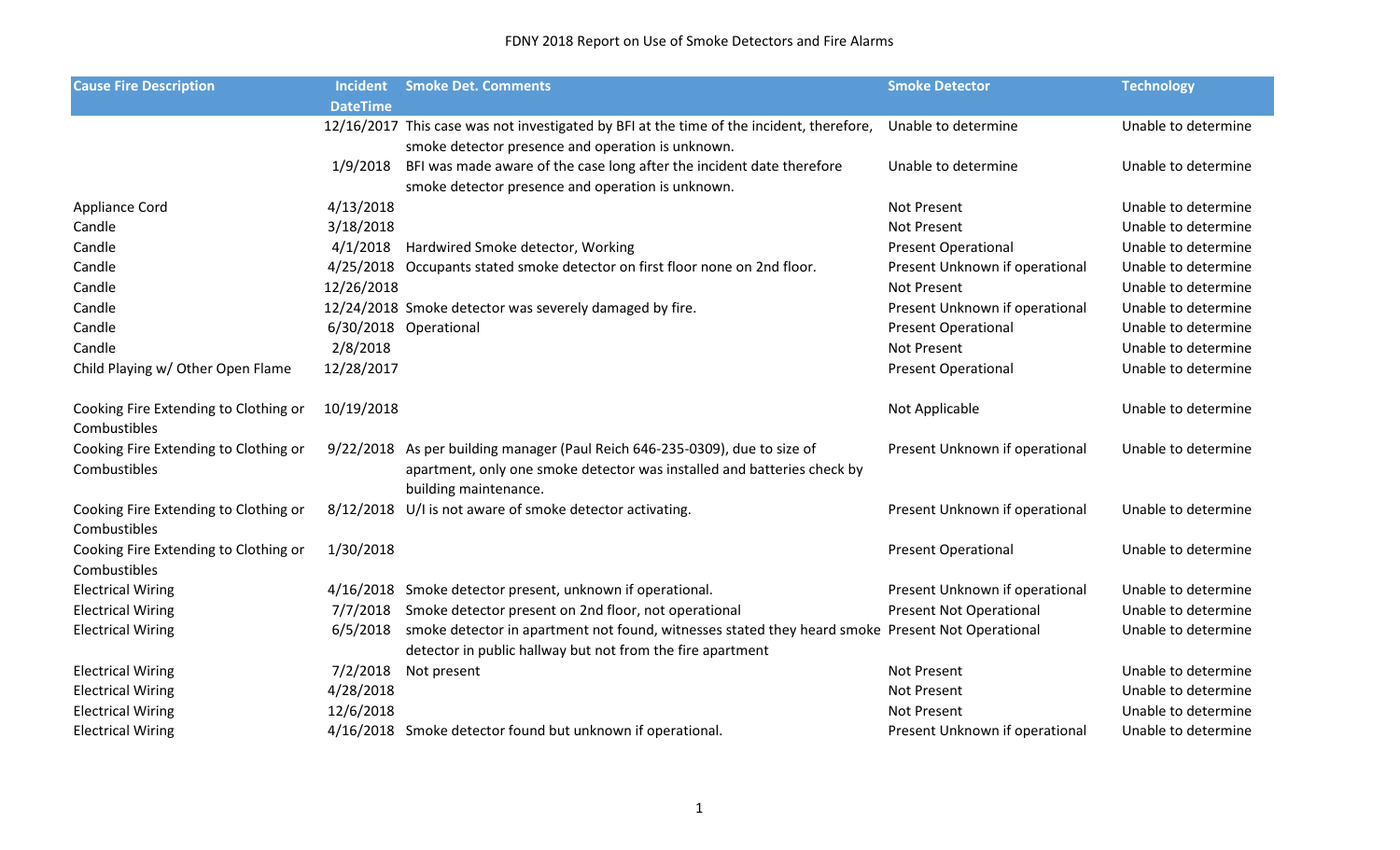## FDNY 2018 Report on Use of Smoke Detectors and Fire Alarms

| <b>Cause Fire Description</b>      | <b>Incident</b> | <b>Smoke Det. Comments</b>                                                       | <b>Smoke Detector</b>          | <b>Technology</b>   |
|------------------------------------|-----------------|----------------------------------------------------------------------------------|--------------------------------|---------------------|
|                                    | <b>DateTime</b> |                                                                                  |                                |                     |
| <b>Electrical Wiring</b>           | 2/9/2018        | Smoke detectors were only on the first floor of the subject premises, none       | <b>Present Operational</b>     | Unable to determine |
|                                    |                 | on second floor where fire occurred. FDNY reports smoke detector at base         |                                |                     |
|                                    |                 | of the stairs to second floor sounding when they entered.                        |                                |                     |
| <b>Electrical Wiring</b>           | 2/9/2018        | Smoke detectors were only on the first floor of the subject premises, none       | <b>Present Operational</b>     | Unable to determine |
|                                    |                 | on second floor where fire occurred. FDNY reports smoke detector at base         |                                |                     |
|                                    |                 | of the stairs to second floor sounding when they entered.                        |                                |                     |
| <b>Electrical Wiring</b>           |                 | 2/10/2018 Smoke and Carbon Monoxide detectors rendered inoperable by             | <b>Present Not Operational</b> | Unable to determine |
|                                    |                 | homeowner due to them constantly going off when they cooked. This was            |                                |                     |
|                                    |                 | done approximately 3-4 weeks prior to fire.                                      |                                |                     |
| <b>Electrical Wiring</b>           | 5/11/2018       |                                                                                  | Present Unknown if operational | Unable to determine |
| <b>Electrical Wiring</b>           |                 | 9/25/2018 Capt. Brian Gill/ Officer L47 stated that there were no smoke detector | Not Present                    | Unable to determine |
|                                    |                 | alarms heard upon entering apartment.                                            |                                |                     |
| <b>Electrical Wiring</b>           | 9/30/2018       |                                                                                  | Not Present                    | Unable to determine |
| <b>Electrical Wiring</b>           | 4/28/2018       |                                                                                  | Not Present                    | Unable to determine |
| <b>Electrical Wiring</b>           | 4/28/2018       |                                                                                  | Unable to determine            | Unable to determine |
| <b>Electrical Wiring</b>           | 1/7/2018        | Not present as per first due units that operated. None observed during           | Not Present                    | Unable to determine |
|                                    |                 | investigation.                                                                   |                                |                     |
| <b>Electrical Wiring</b>           | 1/31/2018       |                                                                                  | Not Present                    | Unable to determine |
| <b>Electrical Wiring</b>           | 4/7/2018        |                                                                                  | Not Present                    | Unable to determine |
| <b>Electrical Wiring</b>           | 8/17/2018       |                                                                                  | <b>Present Not Operational</b> | Unable to determine |
| <b>Electrical Wiring</b>           | 8/17/2018       |                                                                                  | <b>Present Not Operational</b> | Unable to determine |
| <b>Extension Cord</b>              | 6/18/2018       |                                                                                  | Not Present                    |                     |
| <b>Extension Cord</b>              | 11/16/2018      |                                                                                  | <b>Present Operational</b>     | Unable to determine |
| <b>Extension Cord</b>              | 6/5/2018        | Not present. Mounting ring found above front door. No detector found             | Not Present                    | Unable to determine |
|                                    |                 | within vicinity.                                                                 |                                |                     |
| Food on the Stove                  | 4/19/2018       |                                                                                  | <b>Present Operational</b>     | Unable to determine |
| Heat from Light Bulb               | 1/12/2018       |                                                                                  | <b>Present Not Operational</b> | Unable to determine |
| Heat from Light Bulb               | 1/12/2018       |                                                                                  | Not Present                    | Unable to determine |
| Ignitable Liquids/Gases - Gasoline | 11/25/2018      |                                                                                  | Not Applicable                 | Unable to determine |
| Incendiary                         | 3/5/2018        | At this time unable to ascertain whether or not smoke detectors in the           | Unable to determine            | Unable to determine |
|                                    |                 | victims' apartment were functioning.                                             |                                |                     |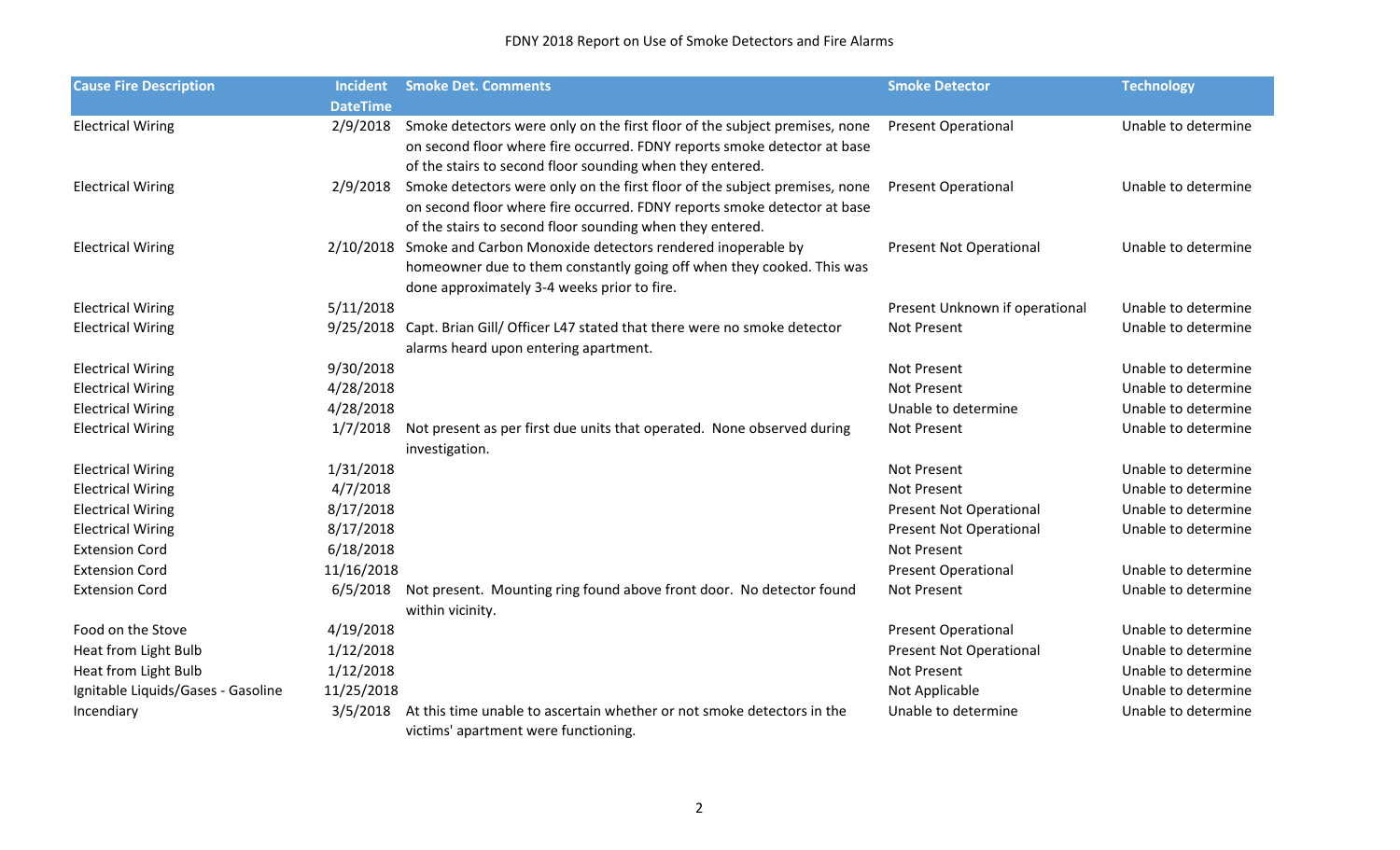| <b>Cause Fire Description</b>     | <b>Incident</b> | <b>Smoke Det. Comments</b>                                                                                 | <b>Smoke Detector</b>          | <b>Technology</b>   |
|-----------------------------------|-----------------|------------------------------------------------------------------------------------------------------------|--------------------------------|---------------------|
|                                   | <b>DateTime</b> |                                                                                                            |                                |                     |
| Incendiary                        | 3/5/2018        | At this time unable to ascertain whether or not smoke detectors in victims'<br>apartment were functioning. | Unable to determine            | Unable to determine |
|                                   | 4/9/2018        | According to all statements taken, no smoke detector was heard or                                          | Unable to determine            | Unable to determine |
| Incendiary                        |                 | observed to be activated at the incident.                                                                  |                                |                     |
| Incendiary                        | 8/18/2018       |                                                                                                            | Not Applicable                 | Unable to determine |
| Incendiary - Combustible Material | 12/23/2018      |                                                                                                            | <b>Present Not Operational</b> | Photoelectric       |
|                                   |                 |                                                                                                            |                                |                     |
| Incendiary - Ignitable Liquid     |                 | 6/12/2018 Smoke detector present, no battery                                                               | <b>Present Not Operational</b> | Unable to determine |
| Incendiary - Ignitable Liquid     | 6/9/2018        |                                                                                                            | <b>Present Operational</b>     | Unable to determine |
| Incendiary - Ignitable Liquid     | 6/9/2018        |                                                                                                            | <b>Present Operational</b>     | Unable to determine |
| Incendiary - Reckless Use of Open | 3/19/2018       |                                                                                                            | Not Present                    | Unable to determine |
| Flame                             |                 |                                                                                                            |                                |                     |
| Incendiary - Self Immolation      | 4/14/2018       |                                                                                                            | Not Present                    | Unable to determine |
| Incendiary - Suicide              | 4/28/2018 N/A   |                                                                                                            | Not Applicable                 | Unable to determine |
| Incense                           |                 | 1/28/2018 As per P.O. Hernandez (Shield #20592) PSA 6, he reported to FM Matthew                           | <b>Present Not Operational</b> | Unable to determine |
|                                   |                 | Lewis that he heard a smoke detector sounding while FDNY began to force                                    |                                |                     |
|                                   |                 | the door to the fire apartment (4H) but was unable to determine if it was                                  |                                |                     |
|                                   |                 | from the fire apartment or a neighboring apartment. He further reported                                    |                                |                     |
|                                   |                 | that neighbors had begun to open their doors and observed smoke entering                                   |                                |                     |
|                                   |                 | their apartments prior to him telling them to close their doors.                                           |                                |                     |
| Motors - Compressors              | 6/6/2018        | Not present                                                                                                | <b>Present Operational</b>     | Unable to determine |
| Motors - Compressors              | 6/6/2018        |                                                                                                            | <b>Present Operational</b>     | Unable to determine |
| Other                             | 1/13/2018       |                                                                                                            | Not Applicable                 | Unable to determine |
| Other - Electrical                | 6/2/2018        | Present in common area of basement. No battery and battery door was in                                     | <b>Present Not Operational</b> | Unable to determine |
|                                   |                 | the open position.                                                                                         |                                |                     |
| Other - Hot Objects               | 1/14/2018       |                                                                                                            | Present Unknown if operational | Unable to determine |
| Other - Hot Objects               | 1/14/2018       |                                                                                                            | Present Unknown if operational | Unable to determine |
| Other - Open Flame                | 10/26/2018      |                                                                                                            | Not Applicable                 | Unable to determine |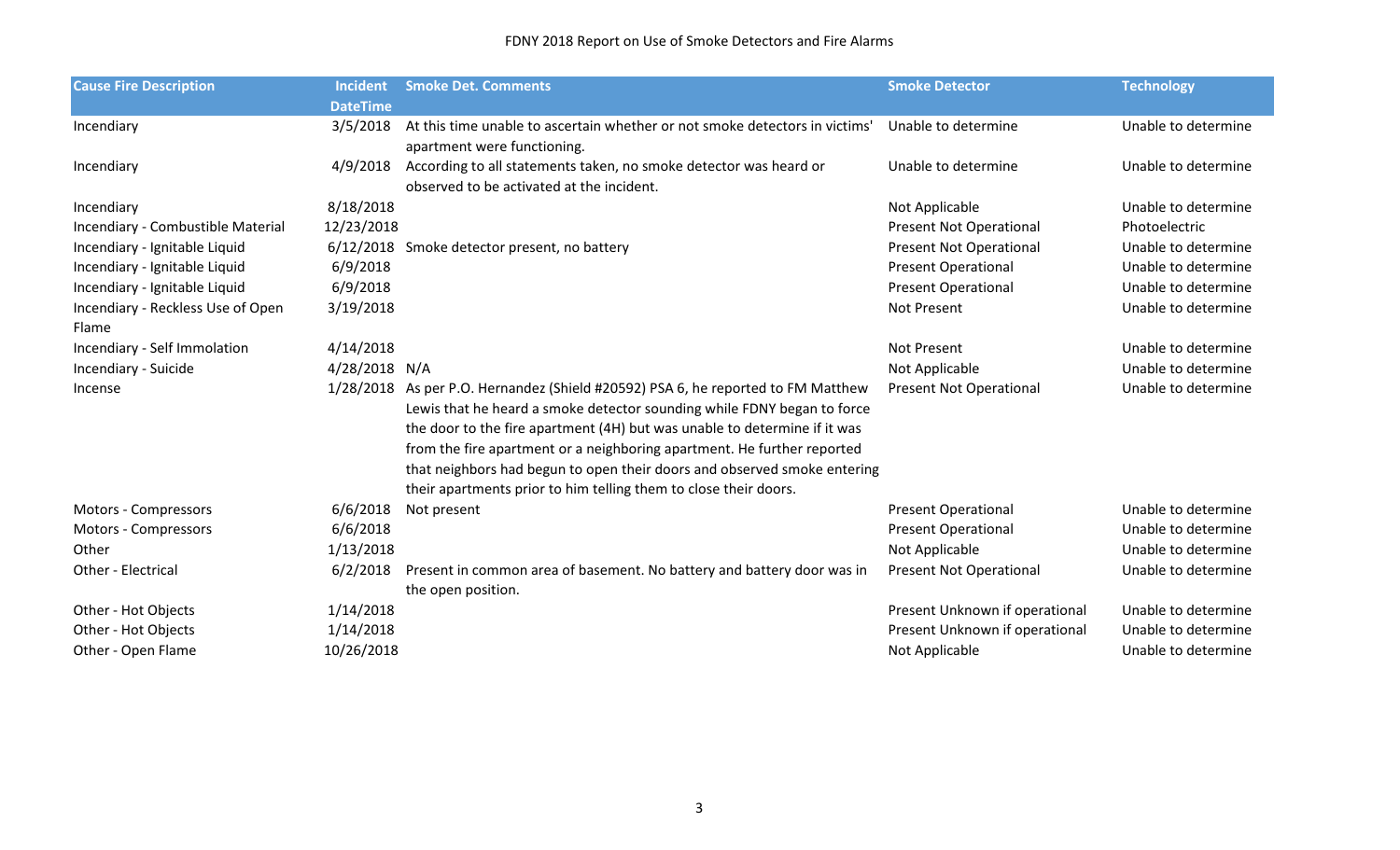| <b>Cause Fire Description</b> | <b>Incident</b> | <b>Smoke Det. Comments</b>                                                                                                    | <b>Smoke Detector</b>                     | <b>Technology</b>   |
|-------------------------------|-----------------|-------------------------------------------------------------------------------------------------------------------------------|-------------------------------------------|---------------------|
|                               | <b>DateTime</b> |                                                                                                                               |                                           |                     |
| Other - Open Flame            |                 | 3/13/2018 One smoke detector present and operational (kiddie 10 yr sealed battery).                                           | <b>Present Operational</b>                | Unable to determine |
|                               |                 | One Carbon monoxide detector present and operational (kiddie 10 yr                                                            |                                           |                     |
|                               |                 | lithium power unit)                                                                                                           |                                           |                     |
|                               |                 | One 9v battery older model smoke detector present but not operational                                                         |                                           |                     |
|                               |                 | All three detectors located in close proximity in hall by north                                                               |                                           |                     |
|                               |                 | bedroom/bathroom doorways.                                                                                                    |                                           |                     |
| Permanent Heater - Electric   | 2/28/2018       |                                                                                                                               | <b>Present Operational</b>                | Unable to determine |
| Permanent Heater - Electric   | 2/28/2018       |                                                                                                                               | <b>Present Operational</b>                | Unable to determine |
| Portable Heater - Electric    | 11/5/2018       |                                                                                                                               | Not Present                               | Unable to determine |
| Portable Heater - Electric    |                 | 4/5/2018 Hard wired smoke detectors present throughout building. Upper floor                                                  | <b>Present Not Operational</b>            | Unable to determine |
|                               |                 | detectors activated, basement detector present but not operational.                                                           |                                           |                     |
| <b>Power Strip</b>            |                 | 12/8/2018 Present and operational as per occupant Vincent Gomez and located in the<br>kitchen.                                | <b>Present Operational</b>                | Unable to determine |
| <b>Power Strip</b>            |                 | 12/8/2018 Present and operational as per occupant Vincent Gomez and was located in Present Operational<br>the kitchen.        |                                           | Unable to determine |
|                               | 11/1/2017       |                                                                                                                               |                                           | Unable to determine |
| Smoking (Cigarette/Cigar)     | 7/17/2018       |                                                                                                                               | <b>Present Operational</b>                | Unable to determine |
| Smoking (Cigarette/Cigar)     |                 | 6/5/2018 Not Present                                                                                                          | <b>Present Operational</b><br>Not Present | Unable to determine |
| Smoking (Cigarette/Cigar)     |                 |                                                                                                                               |                                           | Unable to determine |
| Smoking (Cigarette/Cigar)     |                 | 3/12/2018 Smoke detector found in room of fire origin burnt and melted. 2 Carbon<br>Monoxide detectors found and operational. | Present Unknown if operational            |                     |
| Smoking (Cigarette/Cigar)     | 12/15/2017      |                                                                                                                               | Unable to determine                       | Unable to determine |
| Smoking (Cigarette/Cigar)     |                 | 1/26/2018 The U/I was informed by occupant that smoke detector was operational.                                               | <b>Present Operational</b>                | Unable to determine |
|                               |                 | Occupant received smoke detector from NYCHA in December, and was                                                              |                                           |                     |
|                               |                 | tested in late January.                                                                                                       |                                           |                     |
| Smoking (Cigarette/Cigar)     |                 | 2/17/2018 Disabled due to cigarette smoking triggering alarms.                                                                | <b>Present Not Operational</b>            | Unable to determine |
| Smoking (Cigarette/Cigar)     | 7/1/2018        |                                                                                                                               | <b>Present Operational</b>                | Unable to determine |
| Smoking (Cigarette/Cigar)     | 12/13/2016      |                                                                                                                               | <b>Present Not Operational</b>            | Unable to determine |
| Smoking (Cigarette/Cigar)     | 8/25/2018       |                                                                                                                               | Not Present                               | Unable to determine |
| Smoking (Cigarette/Cigar)     | 6/18/2018       |                                                                                                                               | Not Present                               | Unable to determine |
| Smoking (Cigarette/Cigar)     | 11/11/2018      |                                                                                                                               | <b>Present Operational</b>                | Combo Smoke / CO    |
| Smoking (Cigarette/Cigar)     |                 | 4/26/2018 Two smoke detectors in apartment not operational. Smoke detector in                                                 | <b>Present Not Operational</b>            | Unable to determine |
|                               |                 | hallway of 3rd floor was in working condition.                                                                                |                                           |                     |